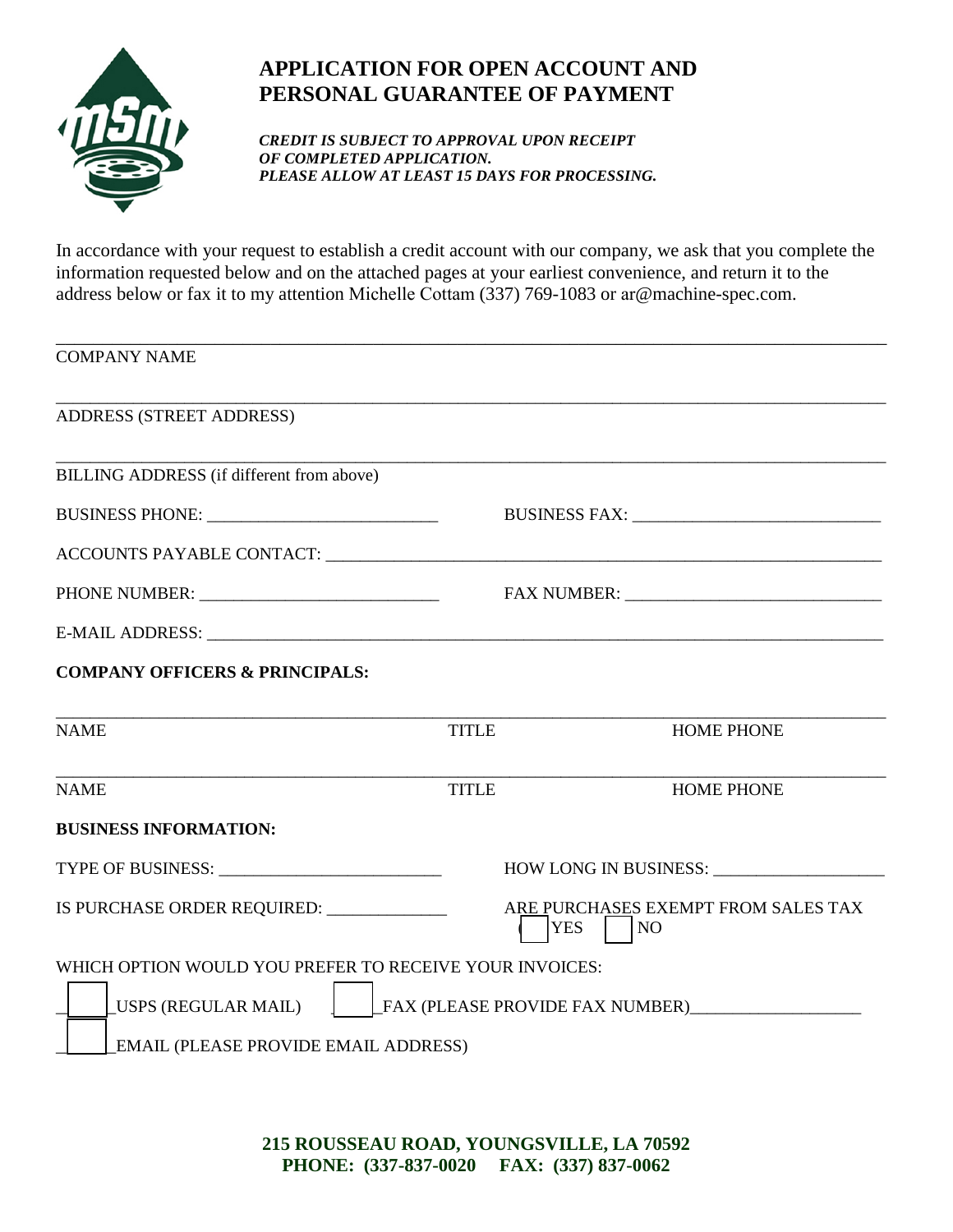IF YOU ARE NOT SUBJECT TO SALES TAX, PLEASE FURNISH A COPY OF YOUR CURRENT EXEMPTION CERTIFICATE FOR OUR RECORDS WITH THIS APPLICATION. IF NO CERTIFICATE IS FURNISHED, SALES TAX WILL BE CHARGED.

| IF YOU ARE SUBJECT TO SALES TAX, PLEASE COMPLETE THE FOLLOWING: |                                                                                  |
|-----------------------------------------------------------------|----------------------------------------------------------------------------------|
|                                                                 |                                                                                  |
|                                                                 |                                                                                  |
|                                                                 |                                                                                  |
|                                                                 | IS THIS BUSINESS A CORPORATION PARTNERSHIP SOLE PROPRIETOR                       |
|                                                                 | IF SOLE PROPRIETOR, PLEASE FURNISH SOCIAL SECURITY NUMBER: _____________________ |
|                                                                 | IF CORPORATION, PLEASE FURNISH FEDERAL I.D. NUMBER: ____________________________ |
|                                                                 | LIST OTHER NAMES UNDER WHICH THE COMPANY OPERATES: _____________________________ |
| <b>BANKING INFORMATION:</b>                                     |                                                                                  |
|                                                                 |                                                                                  |
|                                                                 |                                                                                  |
|                                                                 |                                                                                  |
|                                                                 |                                                                                  |
|                                                                 |                                                                                  |
|                                                                 |                                                                                  |
| <b>TRADE REFERENCE (6 required)</b>                             |                                                                                  |
|                                                                 |                                                                                  |
|                                                                 |                                                                                  |
|                                                                 |                                                                                  |
|                                                                 |                                                                                  |

**215 ROUSSEAU ROAD, YOUNGSVILLE, LA 70592 PHONE: (337-837-0020 FAX: (337) 837-0062**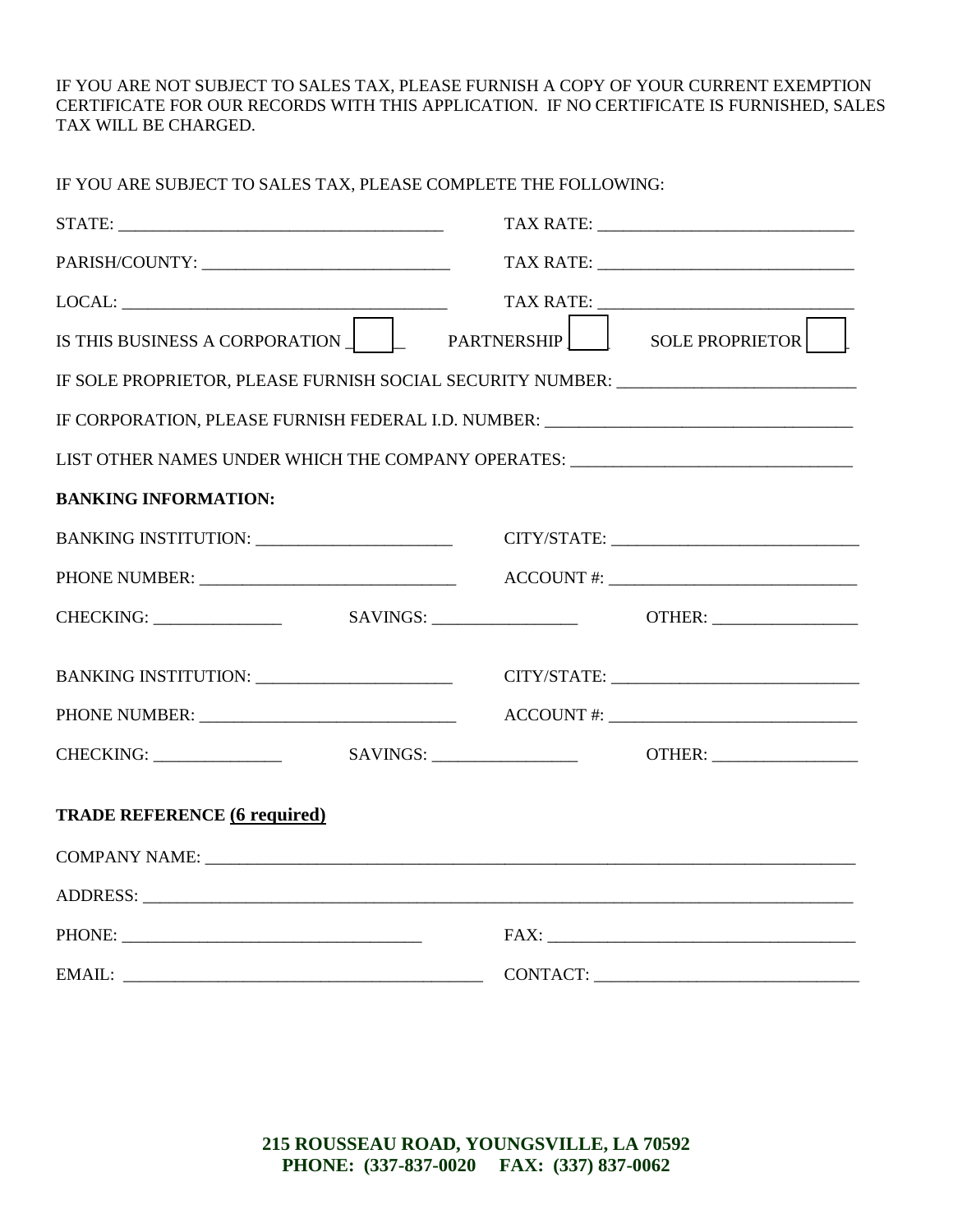| CONTACT:                                                                                                                                                                                                                |  |
|-------------------------------------------------------------------------------------------------------------------------------------------------------------------------------------------------------------------------|--|
|                                                                                                                                                                                                                         |  |
|                                                                                                                                                                                                                         |  |
|                                                                                                                                                                                                                         |  |
|                                                                                                                                                                                                                         |  |
|                                                                                                                                                                                                                         |  |
|                                                                                                                                                                                                                         |  |
| $\text{FAX:}\underbrace{\hspace{2.5cm}}_{\text{max}}\hspace{2.5cm}\underbrace{\hspace{2.5cm}}_{\text{max}}\hspace{2.5cm}\underbrace{\hspace{2.5cm}}_{\text{max}}\hspace{2.5cm}\underbrace{\hspace{2.5cm}}_{\text{max}}$ |  |
|                                                                                                                                                                                                                         |  |
|                                                                                                                                                                                                                         |  |
|                                                                                                                                                                                                                         |  |
|                                                                                                                                                                                                                         |  |
|                                                                                                                                                                                                                         |  |
|                                                                                                                                                                                                                         |  |
|                                                                                                                                                                                                                         |  |
|                                                                                                                                                                                                                         |  |
|                                                                                                                                                                                                                         |  |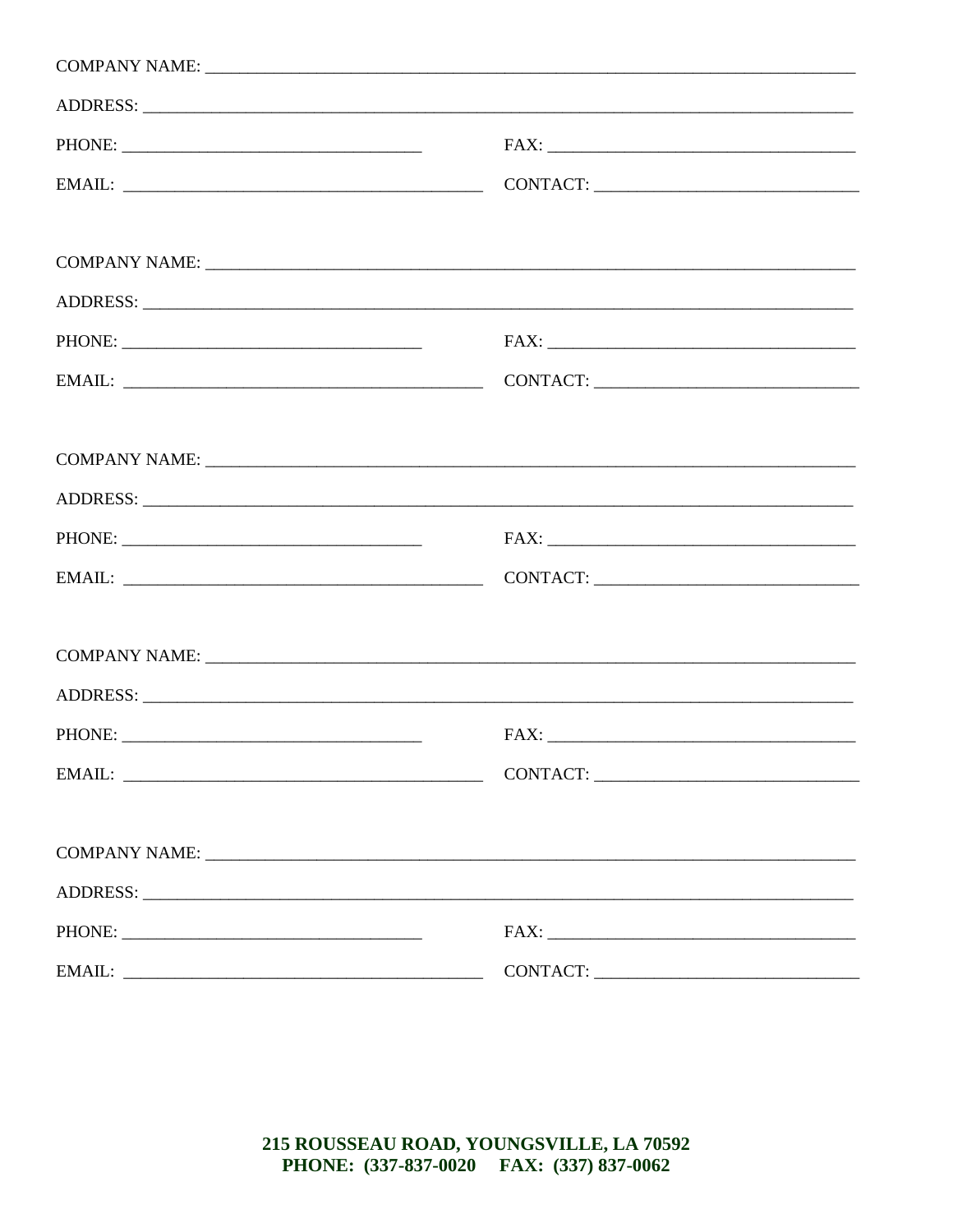## **TERMS AND CONDITIONS (please read and sign):**

- 1. Payment of any invoice submitted is due in Net 30 days from date of invoice.
- 2. MSM reserves the right to charge interest on any past due account. Customer will hold Machine Specialty & Manufacturing, Inc. harmless for all fees and expenses it may incur in enforcing payment of any amounts due under this agreement. In the event that a collection agency or attorney becomes involved with the collection of amounts owing under this agreement, customer will pay all fees and expenses incurred by Machine Specialty & Manufacturing, Inc.
- 3. The applicant shall notify in writing any changes to its officers, stockholders, name/address change or any changes in its ownership immediately.
- 4. If by terms of sale, credit is extended to Buyer, Seller reserves the right to revoke credit if Buyer fails to pay for any goods previously delivered when due or if in the judgment of Seller there has been a material adverse change in Buyer's financial condition and thereupon Seller shall have the right to demand payment or other assurance which it deems adequate before shipment of any further goods.
- 5. Special orders are non-refundable. Proper authorization must be given along with an approved RMA# by an authorized MSM personnel. All returns must be accompanied by our RMA and are subject to restocking fees. Claims for shortages or damages must be made within 5 days from receipt of material. All returns must be made within 14 days of receipt of material.
- 6. I certify that the above statements (which are furnished for the purpose of obtaining credit) are true and correct.
- 7. I hereby authorize MSM to secure and agree to the release of credit information. This authorization shall be continuing without expiration and a photocopy or fax copy is accepted to initiate the verification process. The original application is required before final credit authorization or approval.

| Signature of Officer/Principal: | Title:            |
|---------------------------------|-------------------|
|                                 |                   |
| Print Signed Name:              | Date <sup>.</sup> |